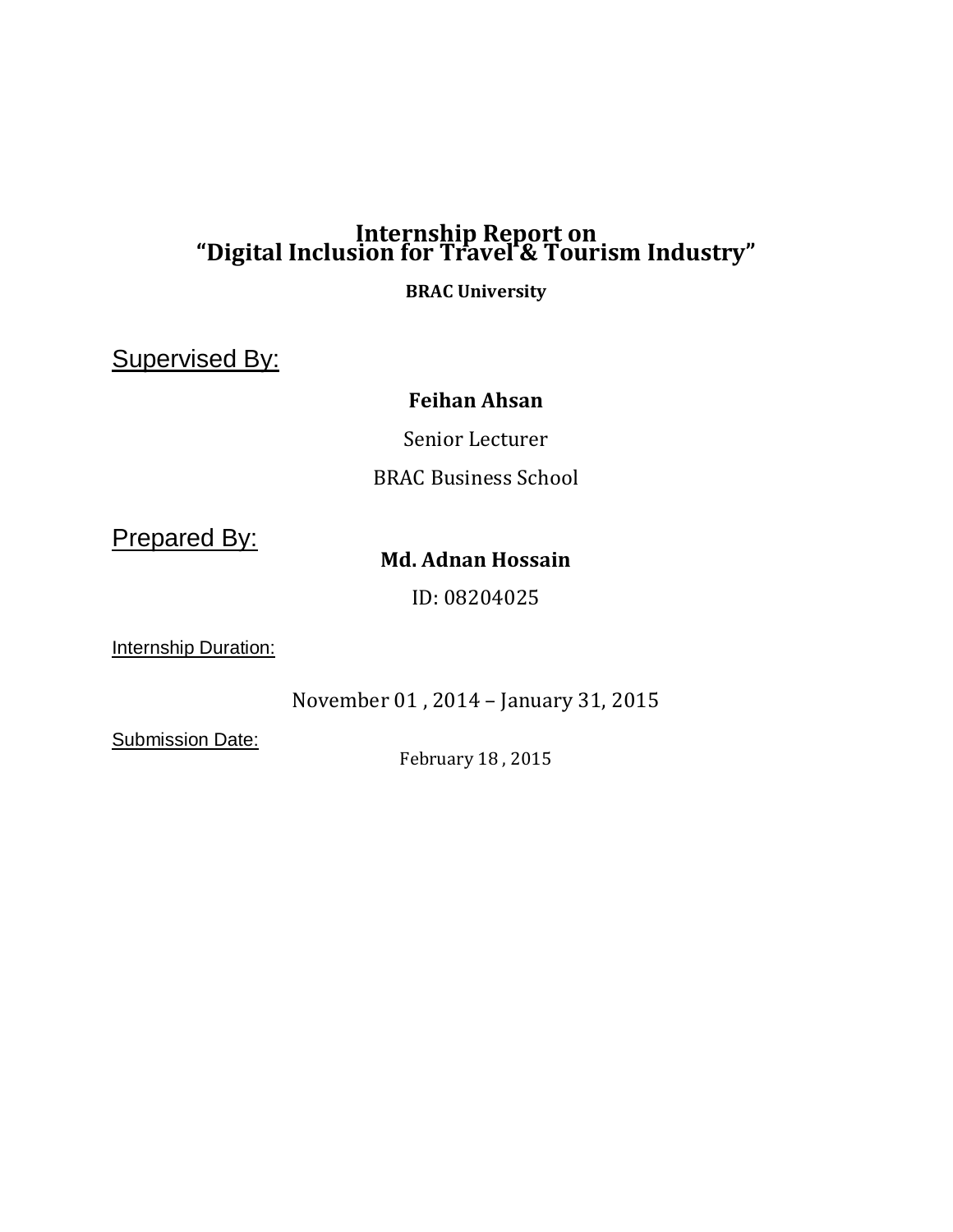## **Letter of Transmittal**

Date: 18<sup>th</sup>February, 2015 To, **Feihan Ahsan** Senior Lecturer BRAC Business School 66, Mohakhali Dhaka-1212

#### Subject: **Submission of an Internship Report on Your Trip Mate Ltd.**

Dear Sir,

I am a student of BRAC Business School and I would like to present an Internship Report on "**Digital Inclusion for Travel and tourism Industry, Your Trip Mate Ltd.** ". To complete this Report Paper I have gathered information from various sources. According to your valuable advice I took some interviews of several Managers of Your Trip Mate Ltd. Ltd. The remaining data I got from their own websites, Annual Report and the meetings I attended working there. I really have learned a lot and gained valuable experience while working and preparing this internship report.

If you need any further clarification for any part of this Internship Report, I am eagerly always ready to provide any kinds of information regarding this Internship report on Your Trip Mate Ltd.

Yours Sincerely,

(Md. Adnan Hossain) ID NO: 08204025 BRAC Business School BRAC University

\_\_\_\_\_\_\_\_\_\_\_\_\_\_\_\_\_\_\_\_\_\_\_\_\_\_\_\_\_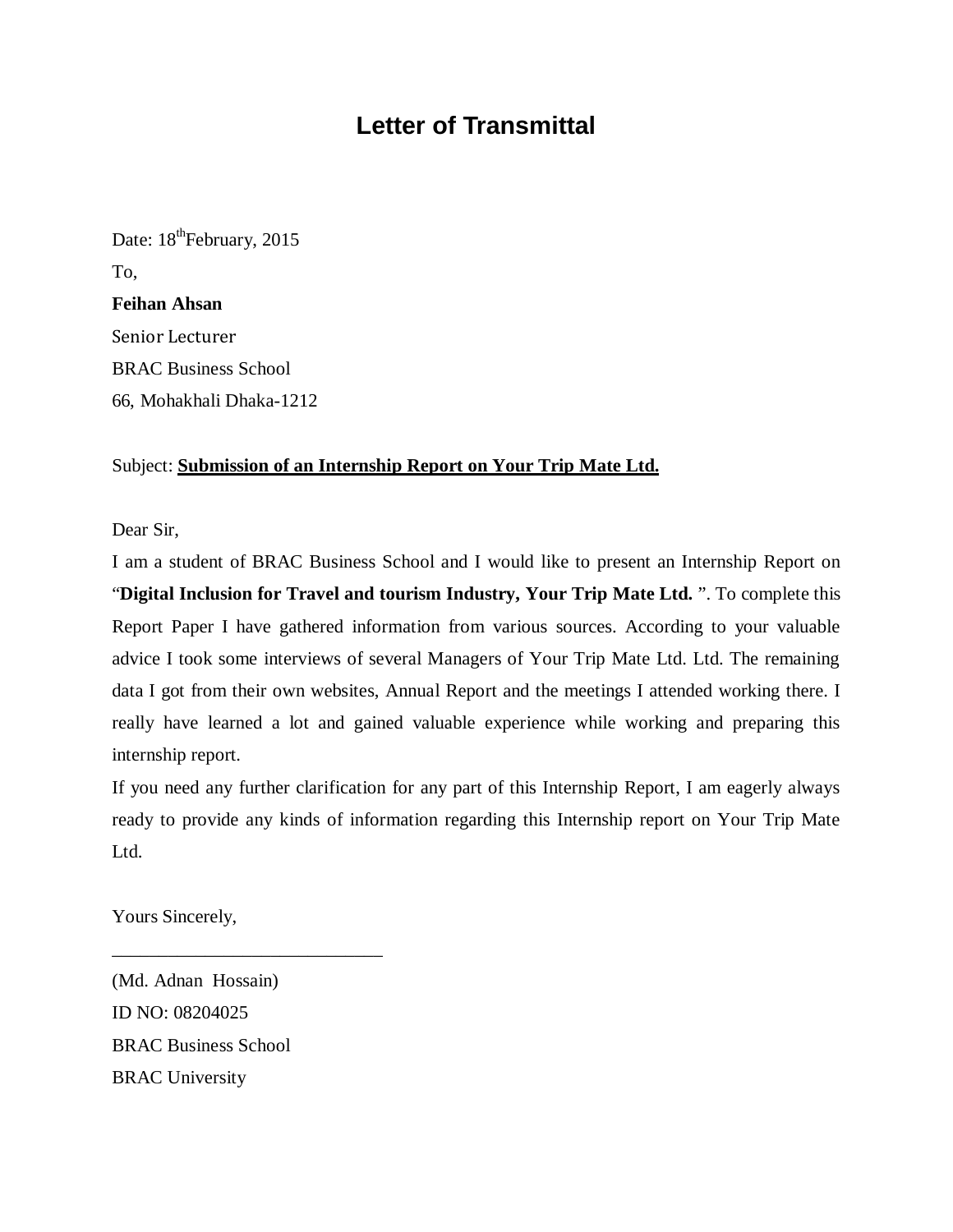## **Acknowledgement**

My acknowledgement begins by thanking my Internship Supervisor **FeihanAhsan**, who has provided me with suggestions for making this Final Internship Report and also provided me with the format for preparing this report. I would like to show my warm-hearted gratitude to the Marketing and Communication Department of Your Trip Mate Ltd; which has provided me with great deal of information, adequate data and lastly co-operated with me for the accomplishment of this report successfully. Finally, last but not the least, I would like to thank each and every members of Repair & Reproduction section of YTM specially my**supervisor Mr. Ahmadullah** for their kind assistance regarding the report. Without whom it would not possible for me to complete this difficult task, I got all necessary guideline, cooperation, and advice from them to complete this complicated task. I am very much thankful to Your Trip Mate Ltd.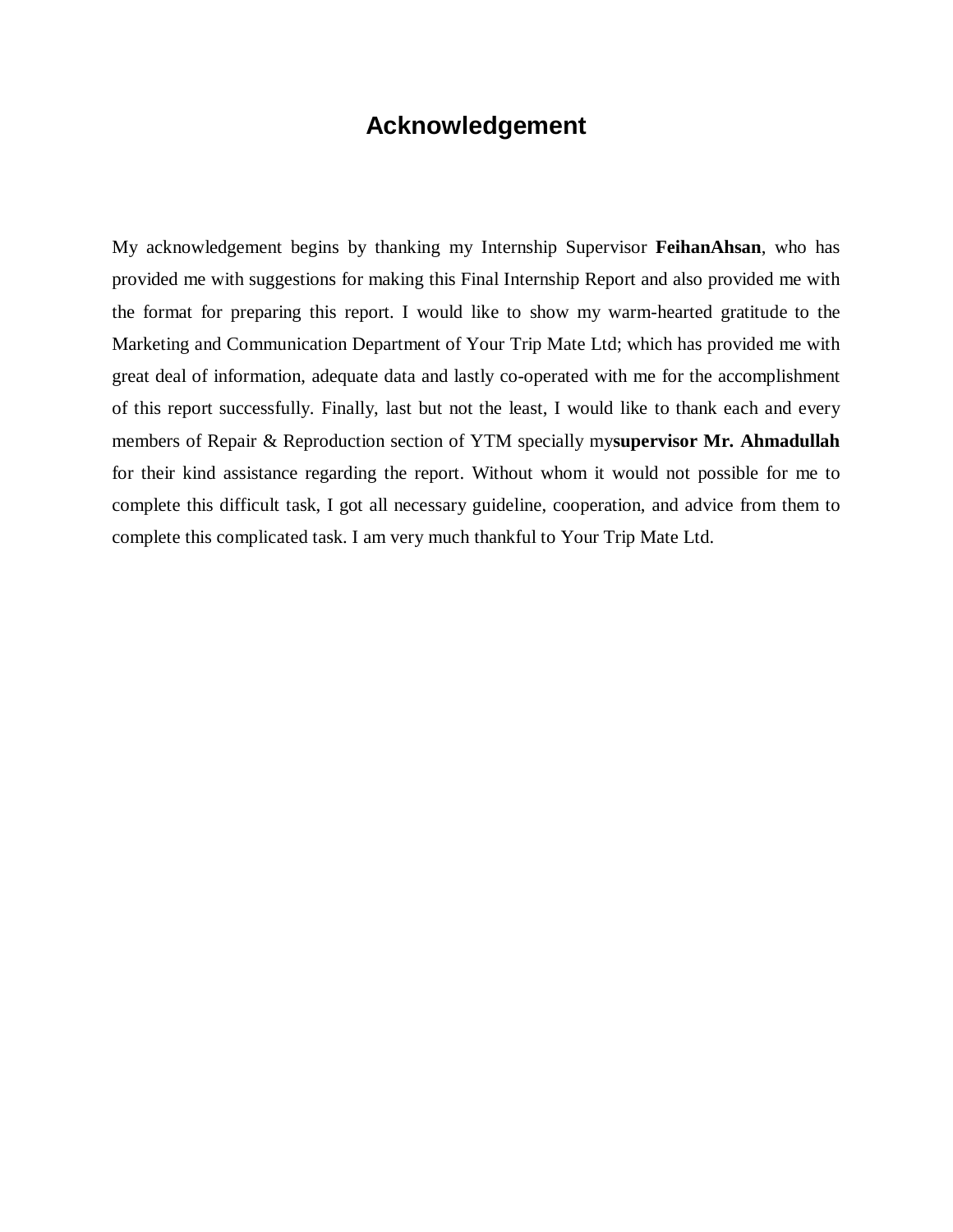

# **Digital Inclusion for Travel & Tourism Industry**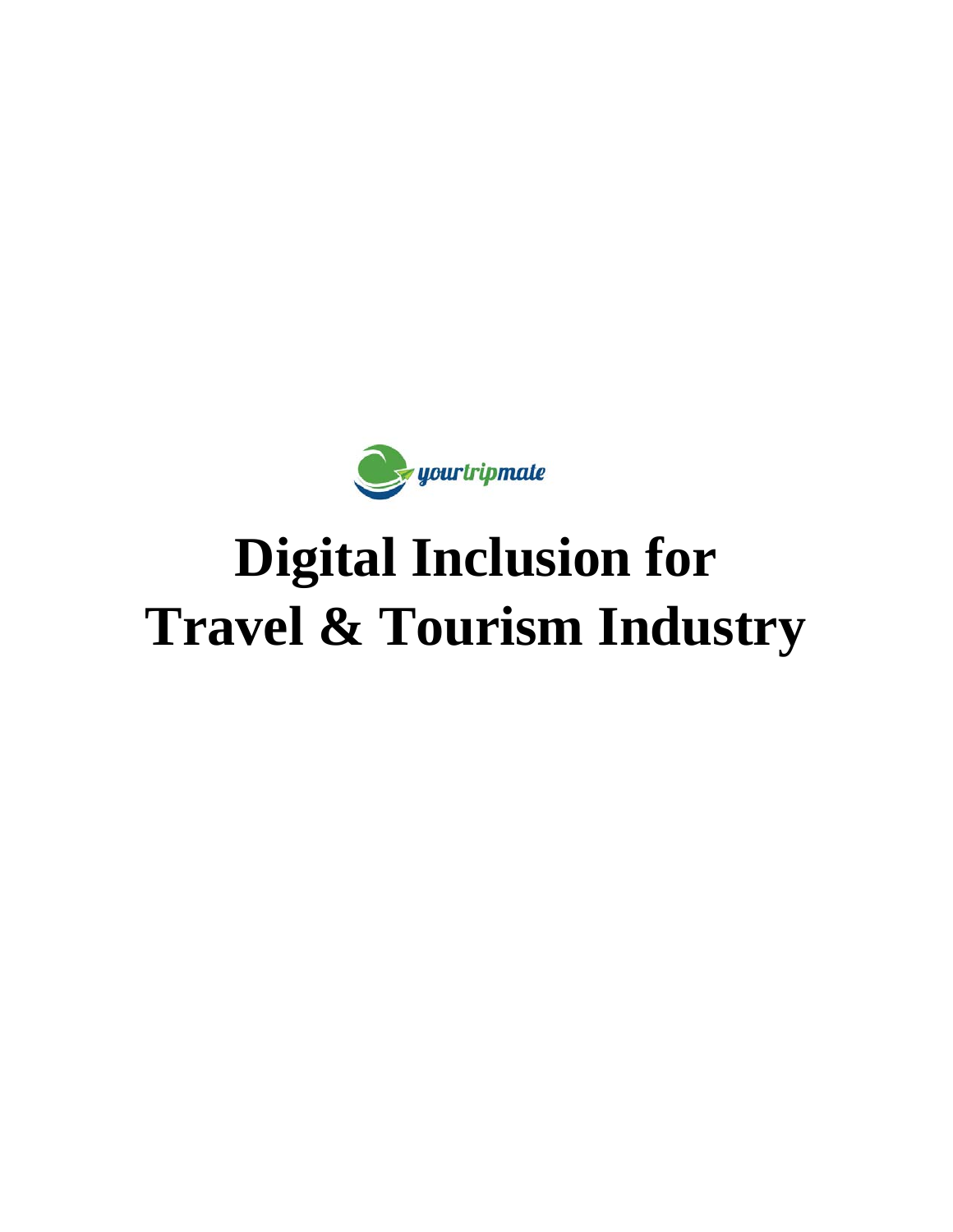## Problem Definition 4 keys Question:

-

- How can someone living in Gangbelghoria (a village in Bogra district) plan for a confirmed trip to vola?
- How much time and money you spent while making your last holiday plan?
- Was it easy for you to arrange your last foreign trip?
- Why Bangladesh is not a preferred vacation destination for foreign vacation seekers?

People of Bangladesh accounts for over USD\$300 million annually only for travel arrangement<sup>[1](#page-4-0)</sup>. For obvious reasons people travel which foster economic and social prosperity. Around 3.6 million Bangladeshis travel internationally and another 440 million travel domestically<sup>1</sup> (long haul) every year. In almost every case, travelers needto visit someone who can arrange their travel, which never comes quite easy. The most sufferers are the people living rural and sub-urban areas where they have to travel miles to get access of travel information and reservation. As a result, only travel arrangement absorbs 1.4 billion man-hours every year<sup>1</sup>, not to mention the level of hassle people bear in this regard. Main challenges of travel arrangement include lack of access to travel information and service delivery points (where customers can avail travel services). This makes travel services inaccessible readily to large part of travelers. Eventually, travelers are exploited and have to invest huge amount of time and money to make any sort of travel.

Tourism can play a vital role at the economic growth of Bangladesh like Cambodia, Nepal, Maldives and Srilanka. However with less than 1% GDP contribution we are yet to be optimistic of counting tourism as our key revenue generating sectors. Surprisingly, despite Bangladesh has almost all the attractive elements those above 4 countries offer, it is yet to have any growth in tourism export. This is mainly due to lack of access of tourist point information, travel arrangement and promotion. A holistic approach of bringing Bangladeshi tourism to domestic and international traveler is entirely missing.

## Market Opportunity

Bangladesh is one of the fastest developing markets in terms of internet and mobile penetration. There are 36 million active internet users,  $95\%$  of them are mobile based<sup>[2](#page-4-1)</sup> and 109million mobile phone user with 10% annual growth rate<sup>[3](#page-4-2)</sup>. However, the development and potential of ICT sector yet to drop any light on Bangladesh's travel and tourism sector. This lack of integration between information technology and travel service providing industry has created vacant area that is yet to be filled.

<span id="page-4-0"></span><sup>&</sup>lt;sup>1</sup> Your Trip Mate market research

<span id="page-4-1"></span><sup>2</sup> Bangladesh Telecom Regulatory Commission

<span id="page-4-2"></span><sup>&</sup>lt;sup>3</sup> Bangladesh Telecom Regulatory Commission and Dhaka Tribune "*Bangladesh now has 100m mobile phone users": May 28*, 2013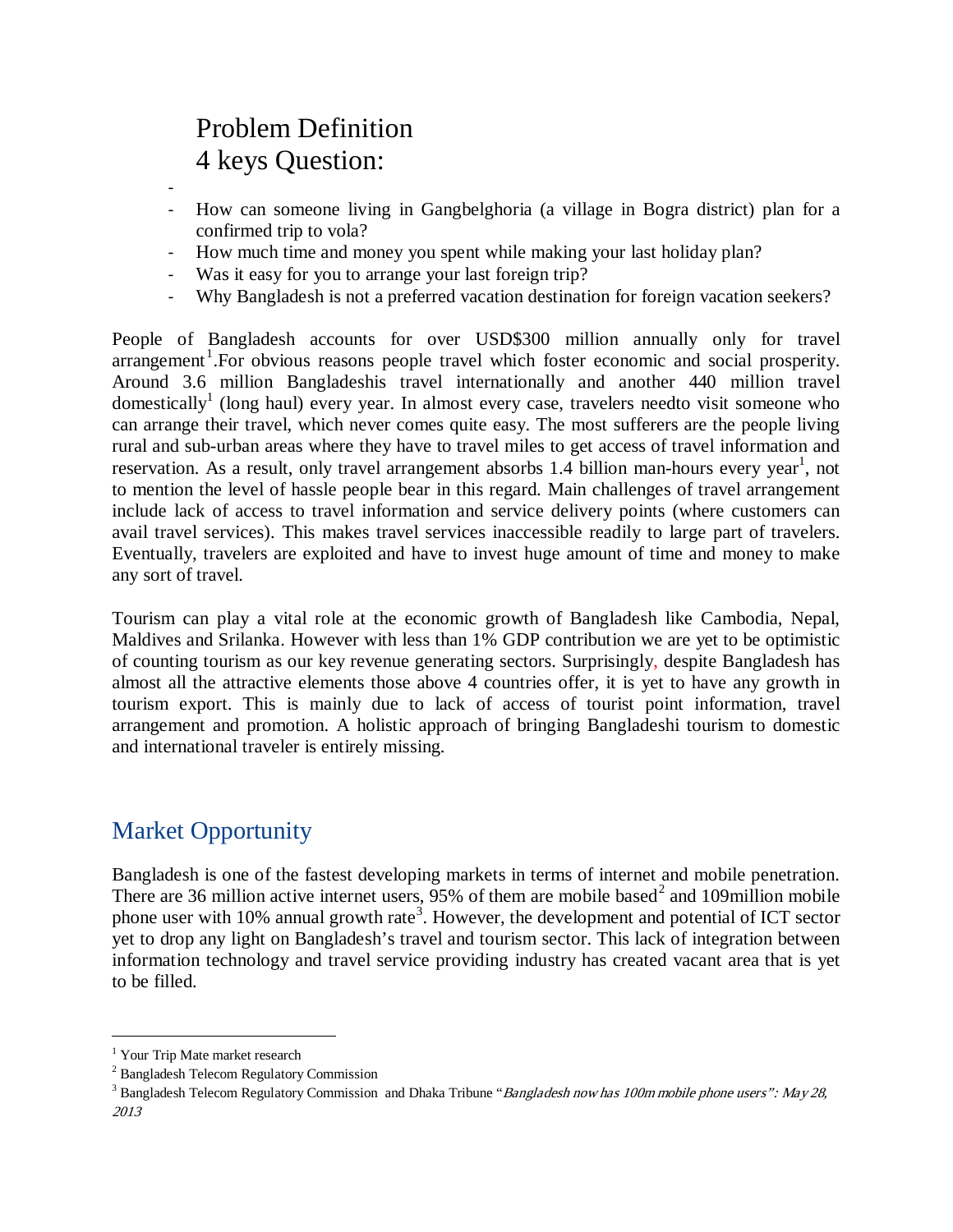Bangladesh is on the verge of middle-class boom, 30 million people have got the status of middle-class, more than the population of Sweden, Norway, and Denmark combined<sup>[4](#page-5-0)</sup>. There are reportedly 2 million people in the capital city who fall under the annual income bracket of  $$10,000$  to  $$15,000^5$  $$15,000^5$  $$15,000^5$ . This large and growing segment of people bears the tendency of traveling within and outside of Bangladesh. This growing travel tendency has created considerable business opportunity to grab. Majority of them have access to ICT and banking service.

60% of the long haul domestic travelhappens from rural/sub-urban to urban areas. Cumulatively this is USD \$16.2 Billion service sector for rural Bangladesh. Digital inclusion is inevitably and will bring significant impact to this large community.

UNTWO (World Tourism Organization) report suggested Bangladesh will experience a 6.4% pa growth in tourism sector by 2023 which eventually will be contributing 2.2% on national GDP. This is considering the current development of infrastructure and pace of tourism growth of last few years. However, an internal market research suggested that the tourism sector can potentially contribute significantly larger than the UNWTO report if the sector can be aggregated and promoted.

Existing service sector is unable to ensure access to travel services and information at the doorstep of consumers due to immobility of existing model's infrastructural resources. The business opportunity lies in connecting all the available but fragmented travel facilitation services under unified online platform that can be readily accessible through various access points and sales channel.

<span id="page-5-0"></span> <sup>4</sup> Daily Sun "Middle class boom: The image of new Bangladesh": 07 January 2013

<span id="page-5-1"></span> $<sup>5</sup>$  The Daily Star "Rise of the middle class": November 12, 2010</sup>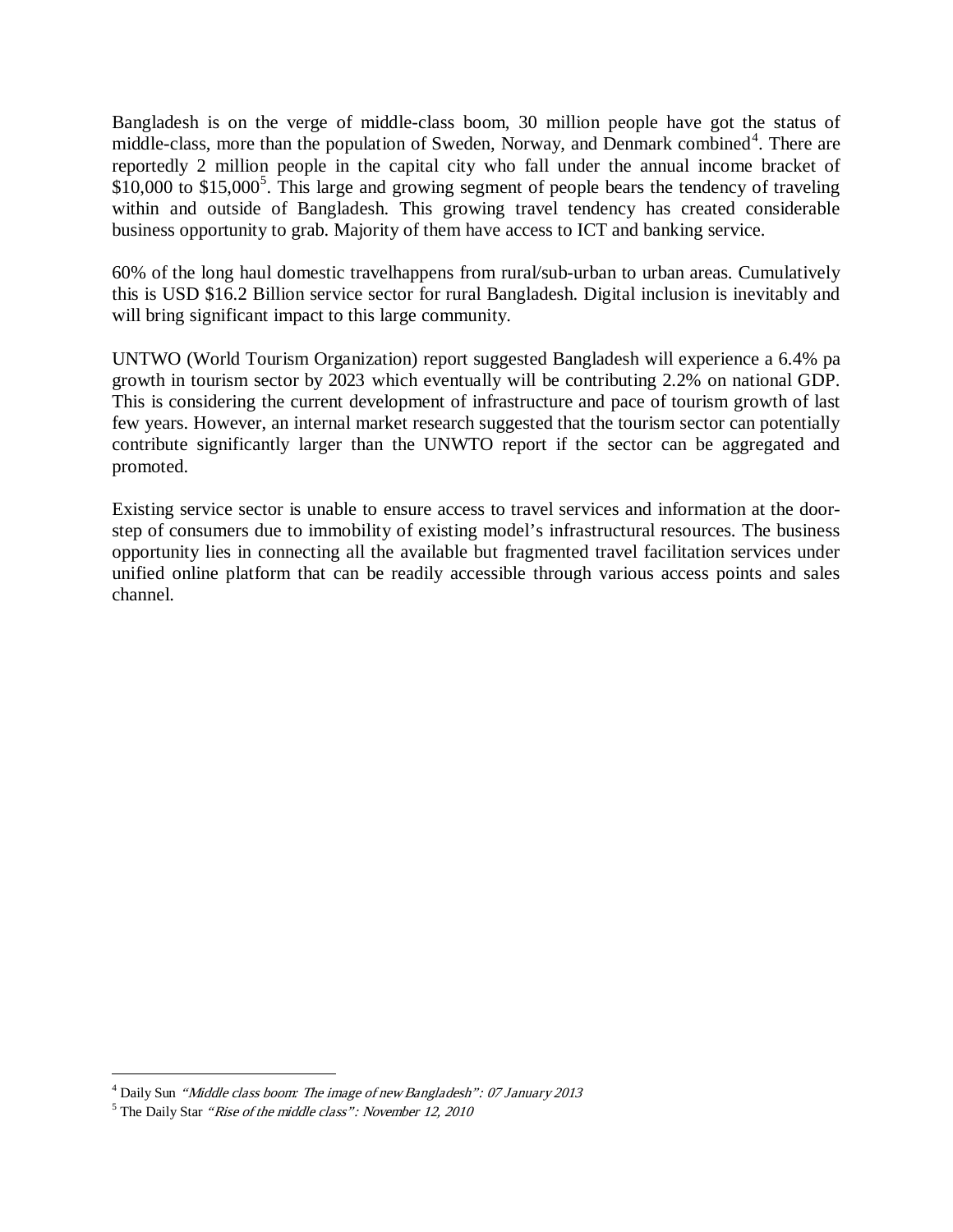

#### Beyond Your Boundaries

Your Trip Mate Ltd was incepted on Oct-2012 with the concept of providing travel facilitation service through online platform. It was incorporated with RJSC on January, 2013 as a private limited company with 3 share-holders. Till date, the authorized capital of Your Trip Mate is BDT 10 million and a paid up capital of BDT 2.5 million. While Sharif Aktar is the Chairman of the company, Ferdous Al Mottakin is the appointed Managing Director to lead the organization from fore-front.

Creating a substantial impact on people living bottom of the pyramid through providing easy access to travel arrangement is one of the key motto of Your Trip Mate (YTM). Besides, YTM will work for Consumer empowerment through technology and widening the boundaries of a traveler.

YTM is licensed to operate from Ministry of Civil Aviation & Tourism. Since it will develop its own technical platform and provider travel service through e-commerce, YTM became a member of BASIS. YTM's membership with IATA and ATAB are on progress.

Currently YTM is on pre-operational phase and developing its technical platform. However to start promoting the company, YTM started serving international vacation experiences.

With an average age of 25, Team YTM has a bunch of very talented resources those are dedicated working to develop its business model.

Your Trip Mate targets to become the largest consumer brand in e-commerce platform in Bangladesh in next 2 years.

At a Glance

**Business type** Online Travel Facilitation or e-commerce

**Chairperson** SharifaAktar

**Managing Director** Ferdous-Al-Mottakin

**Director** Md. Ruhul Islam

**Registered Office** House# 508, Road# 20, Mirpur DOHS, Dhaka-1216.

#### **Website**

[www.yourtripmate.com](http://www.yourtripmate.com/) [www.yourtripmate.net](http://www.yourtripmate.net/)

**Legal Advisor** N/A

**Auditor** N/A

**RJSC Incorporation No.** C-106933/13

**Civil Aviation & Tourism Registration No** TA/U-03/D-7025/2013

**BASIS Membership** G514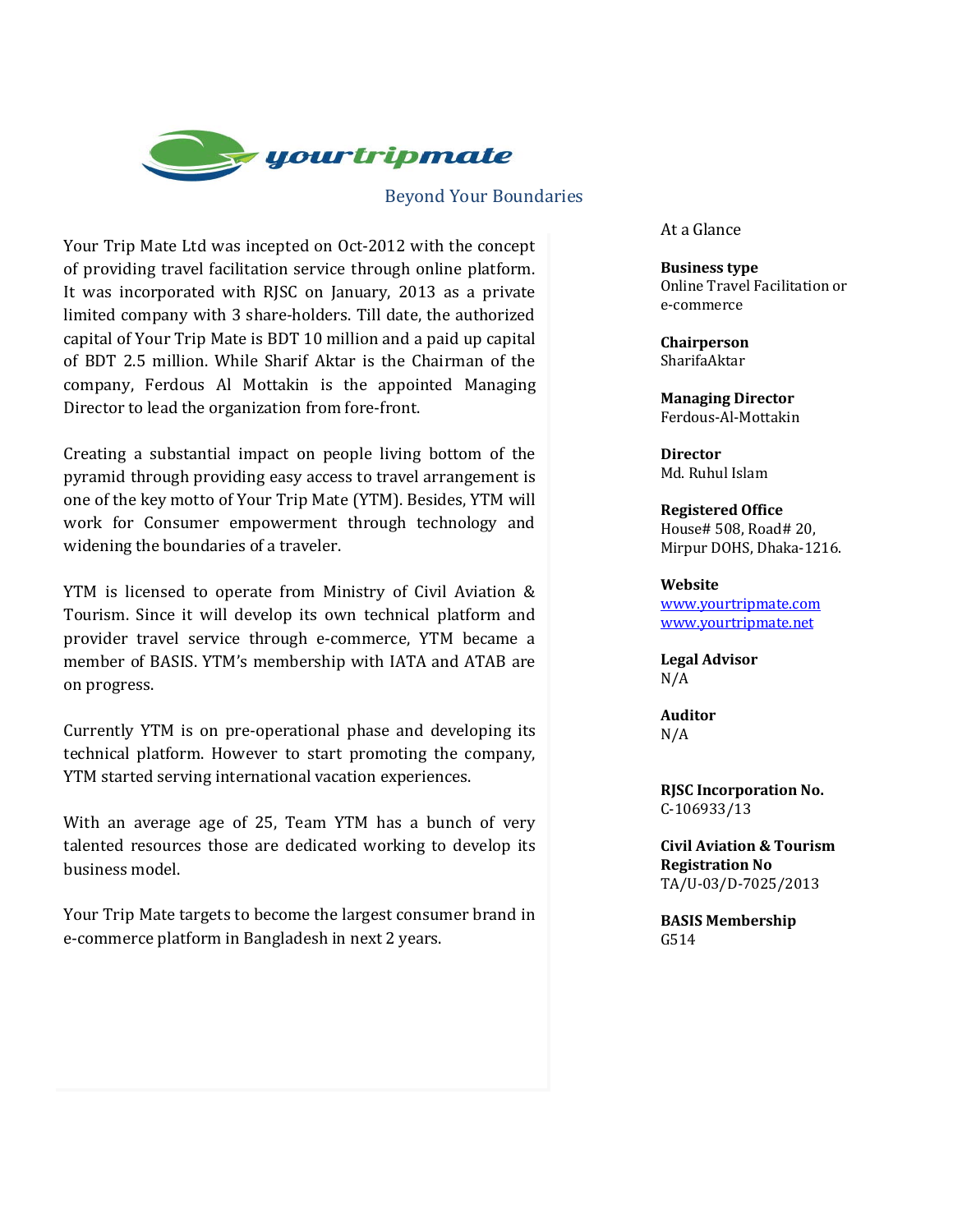## About 'YourTripMate'

Your trip Mate Ltd (YTM) aims to bring digital inclusion for travel and tourism sector to bridge the gap between travelers and travel service providers. Information accessibility, consumer empowerment and enhancement of local economic activities through digital technologies are the main areas of YTM's business concept. YTM is founded by a small team of young talented people with the passion of bringing digital services for people living every part of the pyramid.

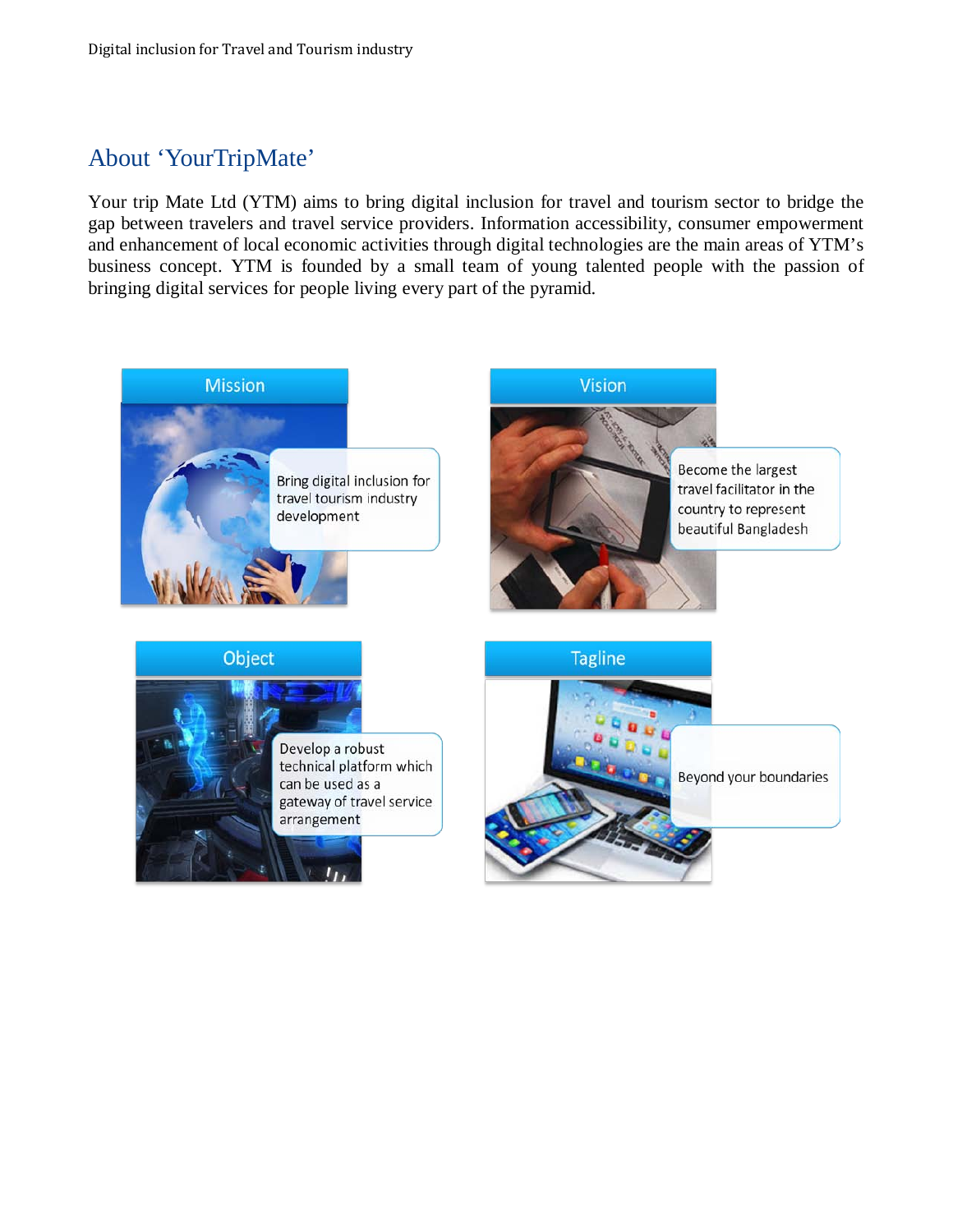## What We Are Proposing?

YTM is proposing to aggregate the conventional travel industry by bring an online platform that will have a central inventory, which can be accessedreadily by end-user (mass people, agent, franchise) and travel service provider (bus counter, hotel counter, lunch counter, airline GDS etc). The platform will also create additional elements for attracting tourist, such as; tourist location mapping and intelligent trip planning. The whole platform can be accessible through website, apps and USSD. Besides, YTM proposes to create a 3 layer sales channel to bring the service to user's door-step; Direct sales, franchise network and agent network. Multiple payment options should also be incorporate to reach to wider range of users, such as; online credit & debit card, cash on delivery and mobile banking.



Inventory of the platform will either be entirely created by us (for bus, domestic hotel, lunch) or will be connected with an existing inventory (Airline, international hotel, railway).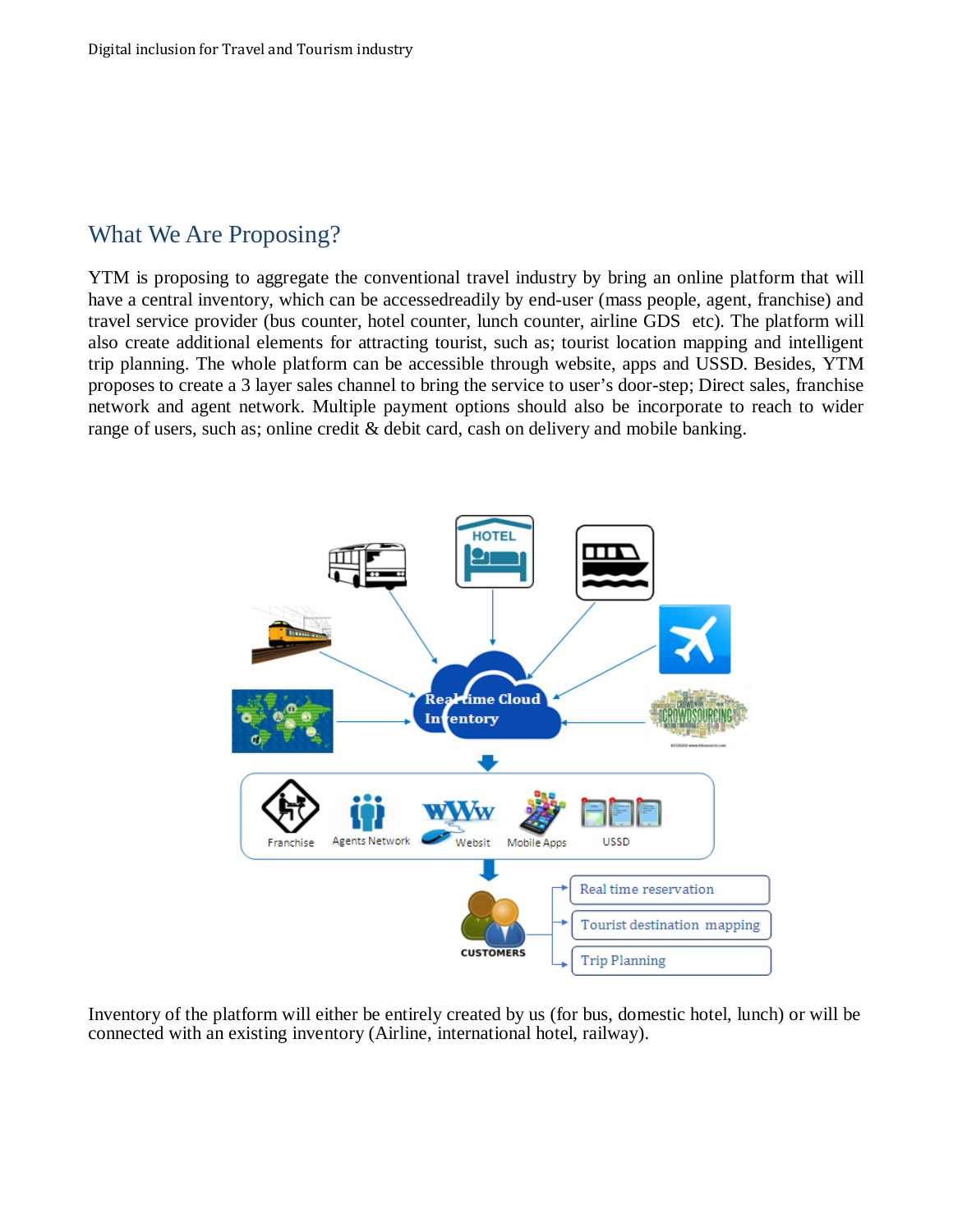## Service Definition

There will be three types of services can be delivered through this platform:

- 1. Information service
- 2. Reservation service
- 3. Auxiliary service (through third party involvement)

**Information service** will mainly for prospective tourists. Tourist location mapping and trip planner module will be deployed for information service. This will enable prospective tourist to review the enormous splendid tourist locations across Bangladesh and plan their vacation based on duration, money they want to spend and themes. The information service can be access through all access and sales channel except for USSD.



Crowd sourcing can be used for map update on a regular basis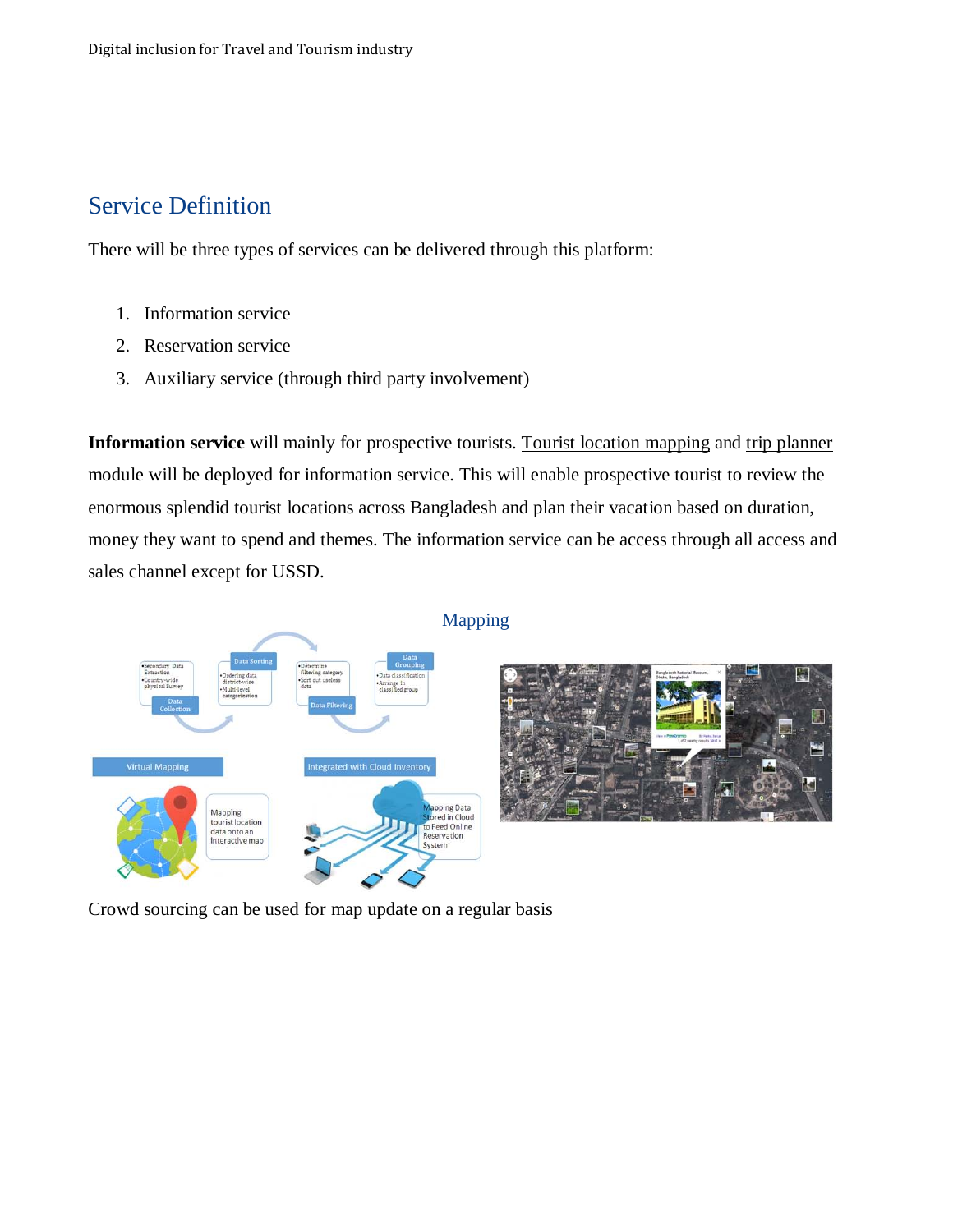#### Trip Planning



**The reservation service** is to search for specific destination related travel facility (bus, lunch, airline, rail, and hotel) and reserve preferred service provider. Travel facility will include long haul bus, long haul lunch, domestic & international airlines and domestic & international hotels. End user will have a competitive advantage to search for his/her own preferred schedule, seat/room/location and price. This will enable end-user to make travel arrangement remotely and let him/her to control travel plan. This may also enable user to have connecting and round-trip bus/lunch services.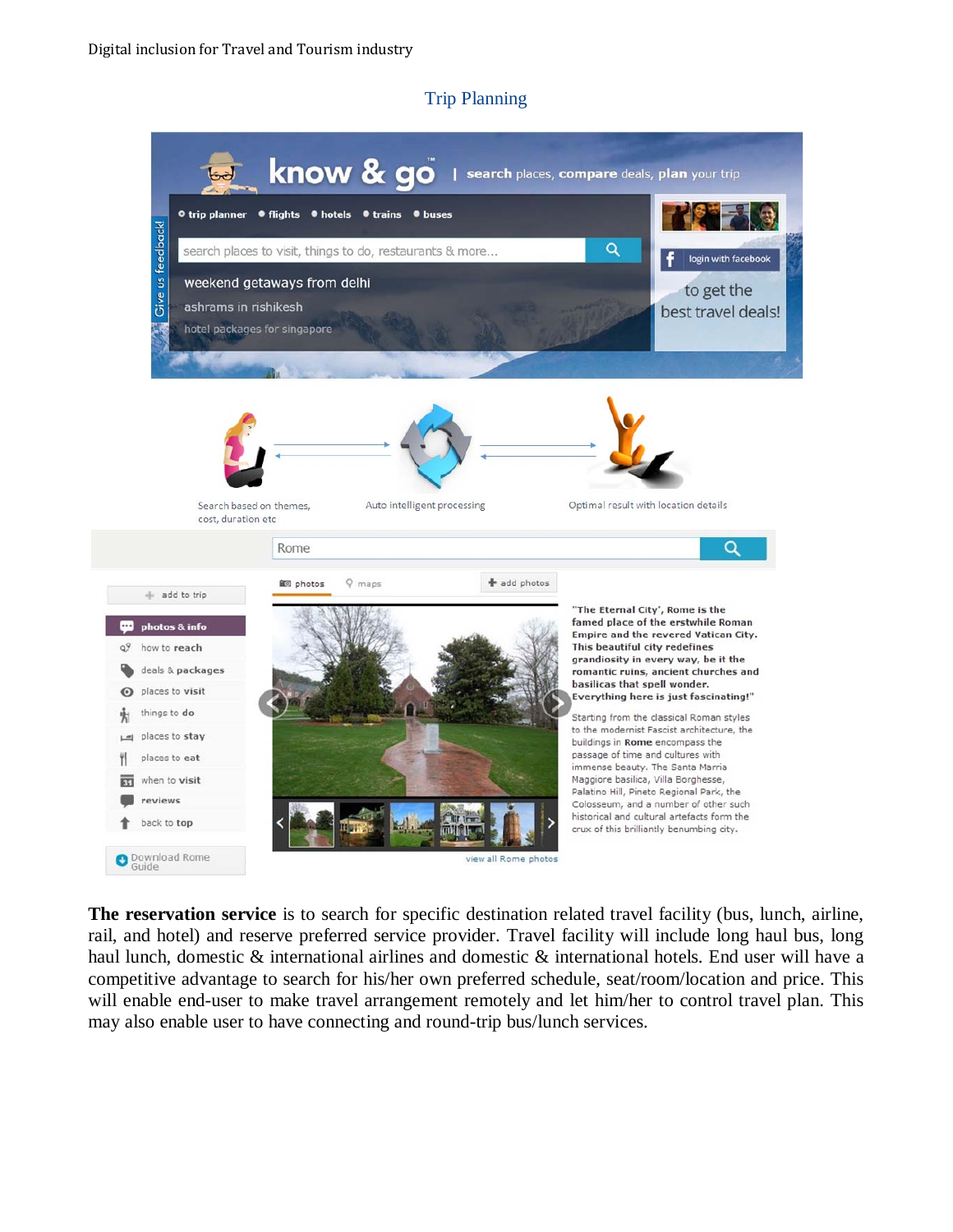

Through 3rd party involvement, some **auxiliary** but essential services can be provided to traveler. Such as Visa assistance, travel insurance, travel alert, MICE etc

## Service Delivery

3 service delivery modules will be crated: B2C, B2B and B2E

#### B2C

- •Mass people will be the B2C user
- •Can be accessed through web, apps and USSD
- •Payment can be made by cash, cards and mBanking

#### B2B

- •Agent and Franchise network will be in B2B module
- •Agent will access through USSD (Bus, lunch and rail only)
- •Franchise will access through web and apps
- •Pre-paid virtual payment process will be used

#### B2E

- •This module is for Enterprise user.
- •Enterprises will be created with their personalized and customized account.
- •Employee of enterprise/coporate can directly search for travel option for business travel
- •Once travel is selected and travel purpose is described, this module will automatically initiate authorization process by line manager. Once
- approved, reservation will be made •Service can be accessed by web or apps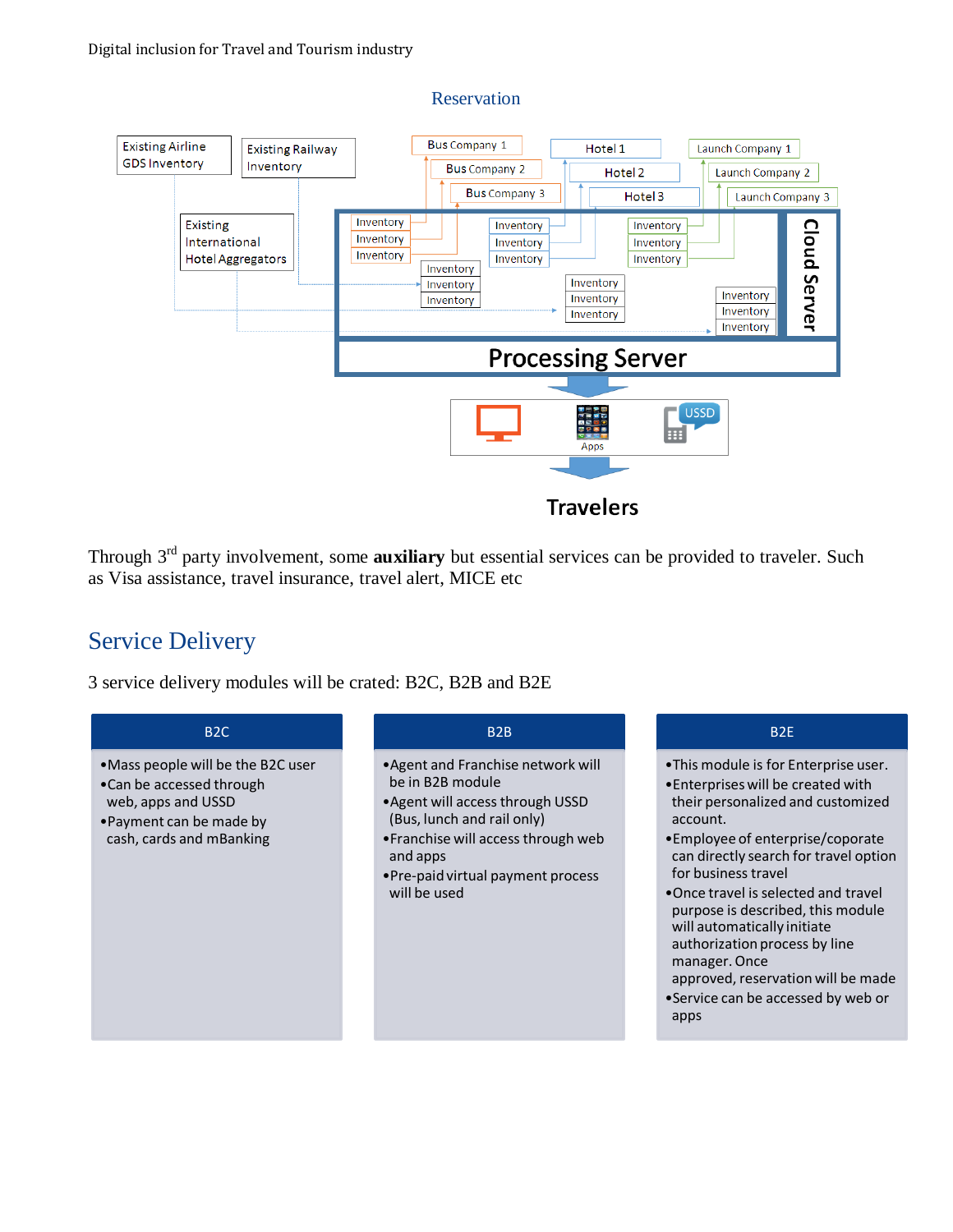## Implementation Plan

The implementation will be divided into 4 phases. It may take about 18 months to bring all services.

| Phase 1            | • Bus<br>.Agent network following bus service route                                                 |
|--------------------|-----------------------------------------------------------------------------------------------------|
| Phase <sub>2</sub> | $\bullet$ Lunch<br>. Agent network should be through-out the country by this page<br>$\bullet$ Rail |
| Phase 3            | •Domestic hotel service<br>•Franchise network<br>$-B2E$<br>•Virtual mapping & trip planning         |
| Phase 4            | •International airlines<br>•Domestic airlines<br>·International hotels<br>• Auxiliary services      |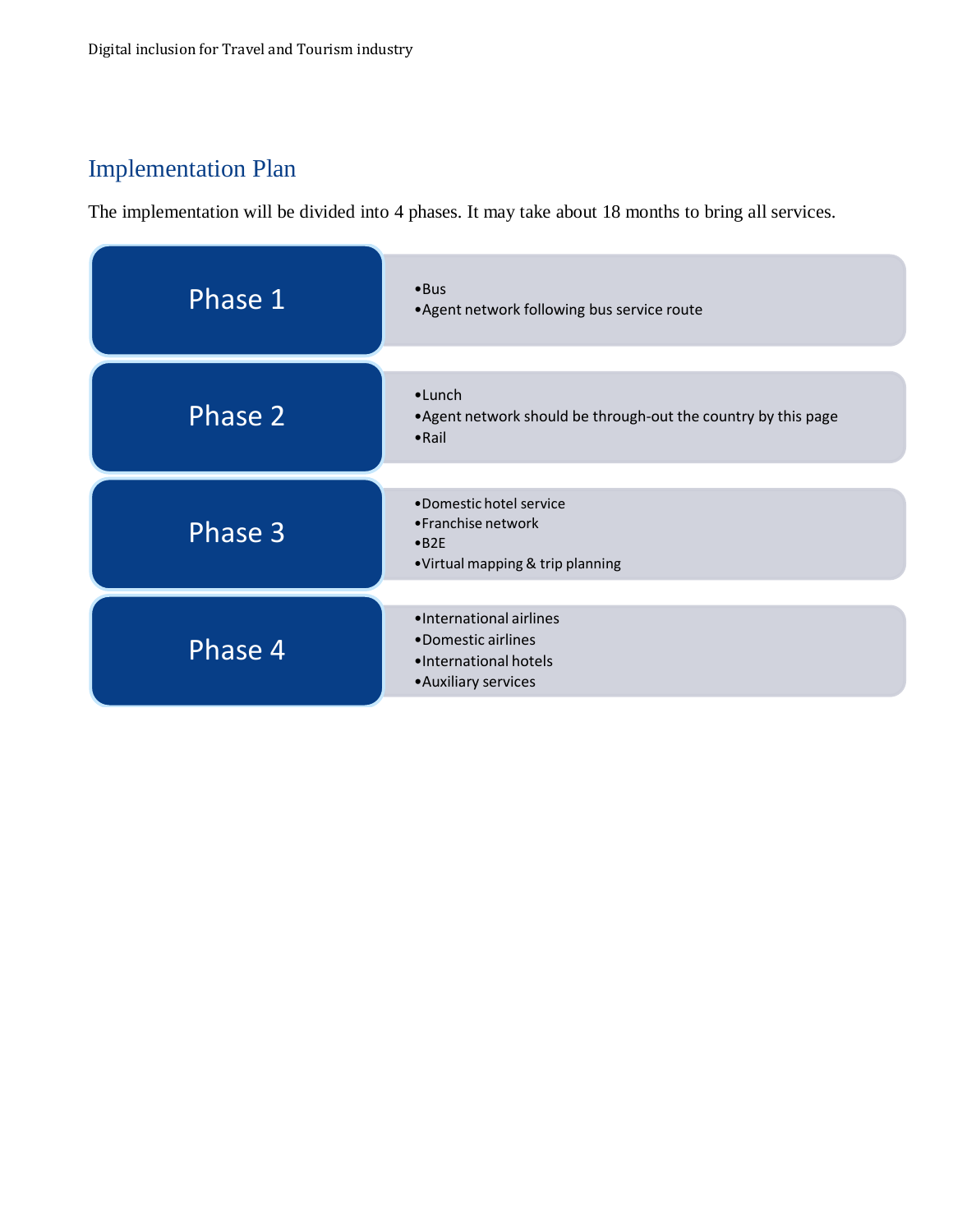## System Diagram

Below is the high-level system diagram. It will be a large platform with multiple modules.



This will be a cloud-based system. The entire inventory will be stored at a central server. Traveler, agents and supplier will be accessing the cloud server remotely.

## Business Model

OPEXbased business model will be introduced in the entire operation. Outsourcing, external collaboration and joint branding will be given most priority.

In OPEX based model, all the supplier (bus company, lunch company and hotel counters) will be provided with YTM tablet computers with data connectivity and a loaded YTM app in free of cost. All their own reservation will be made through these machines.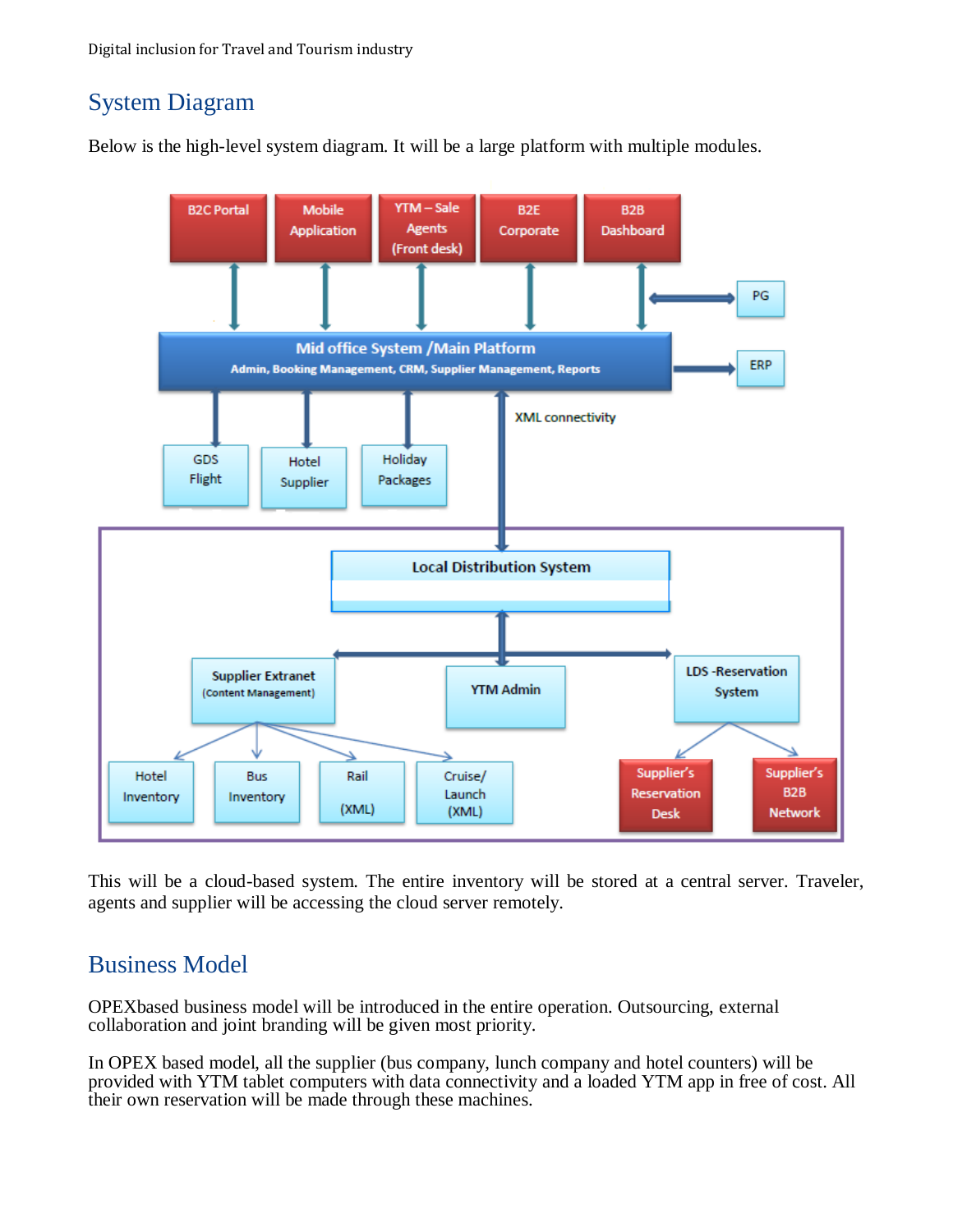## Revenue source

There will be 5 revenue sources in this business model:



- 1. Sales commission: The sales happening through YTM's sales channel
- 2. Platform usage fee: Supplier will be entitled to pay a small transaction fee for each transaction they make using this platform. The amount will be significantly low comparing to their current ticketing cost.
- 3. Admin processing fee: User will be a small admin processing fee for international & domestic air ticket, International and domestic hotel reservation.
- 4. Advertisement: Classified ads and promotion of hotel, airlines etc
- 5. Service charge on auxiliary services: The auxiliary services will generate revenue.

However we tried to create a sustainable business model even without the revenue from advertisement and service charge on auxiliary services.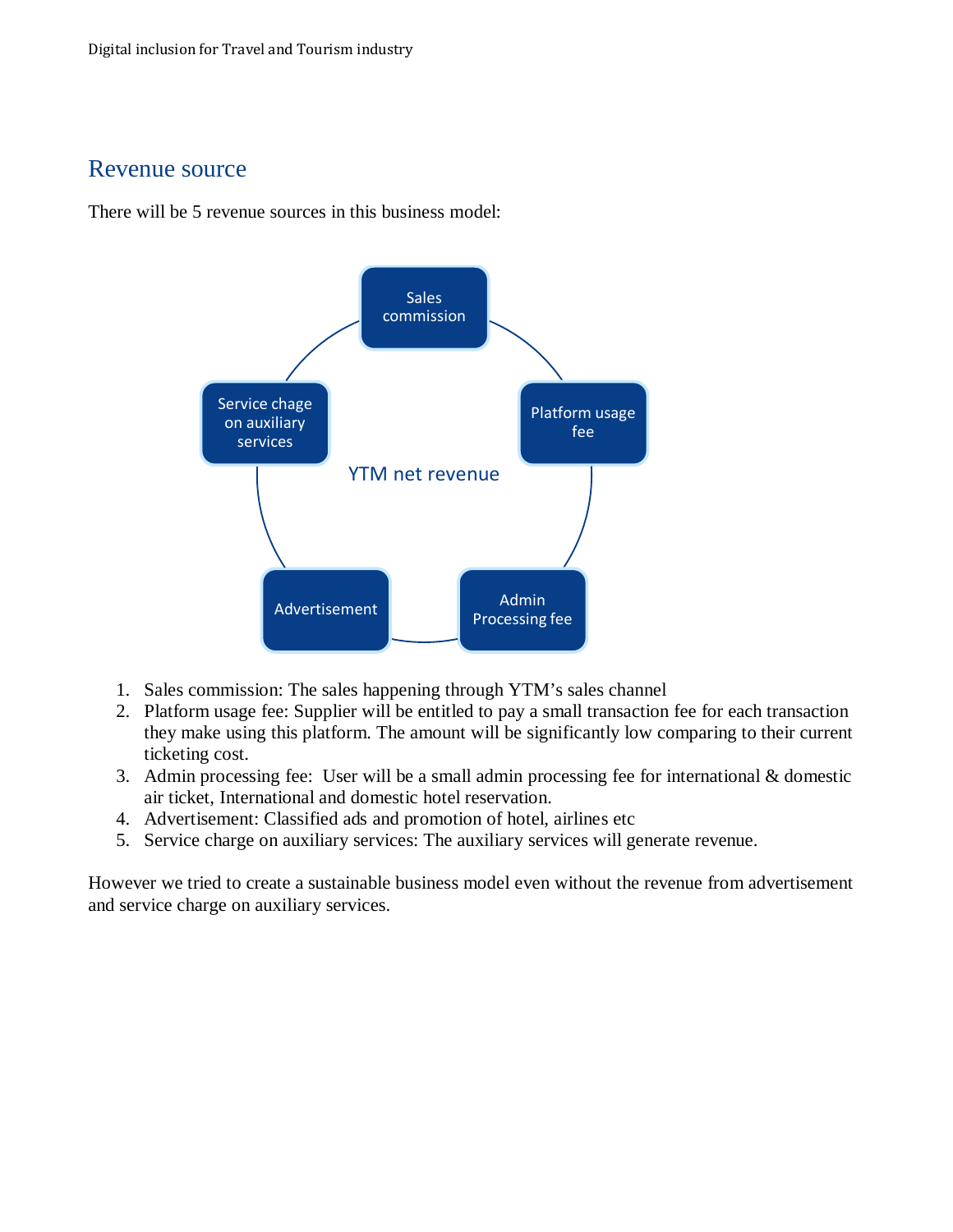## Sales projection

Based on a very conservative estimation, we projected sales based on individual service modules. Initially it's a 3 yrs (6 bi annuals) sales forecast based on our implementation plan.

|            |                                                 | 1st Bi      | 2nd Bi      | 3rd Bi      | 4th Bi      | 5th Bi      | 6th Bi      |
|------------|-------------------------------------------------|-------------|-------------|-------------|-------------|-------------|-------------|
|            |                                                 | Annual      | Annual      | Annual      | Annual      | Annual      | Annual      |
|            | <b>Cumulative Number</b><br>of bus to aggregate | 1000        | 1350        | 1600        | 2500        | 3000        | 3500        |
|            |                                                 |             |             |             |             |             |             |
|            | Seat sales through<br>supplier                  | 13,829,760  | 13,171,200  | 19,516,800  | 18,489,600  |             | 27,976,000  |
|            | Seat sales through                              |             |             |             |             |             |             |
|            | YTM direct                                      | 1,317,120   | 1,646,400   | 3,081,600   | 3,505,320   | 10,071,360  | 15,947,400  |
|            | Seat sales through                              |             |             |             |             |             |             |
| <b>Bus</b> | <b>YTM</b> agent                                | 987,840     | 1,234,800   | 2,157,120   | 2,453,724   | 6,042,816   | 9,568,440   |
|            | Seat sales through                              |             |             |             |             |             |             |
|            | <b>YTM</b> franchise                            | 0           | $\Omega$    | 308,160.0   | 350,532.0   | 2,014,272.0 | 3,189,480.0 |
|            | Commission from                                 |             |             |             |             |             |             |
|            | seat sales                                      | \$493,920   | \$617,400   | \$1,155,600 | \$1,314,495 | \$3,776,760 | \$5,980,275 |
|            | Platform usage fee                              | \$691,488   | \$658,560   | \$975,840   | \$924,480   | \$1,790,464 | \$1,398,800 |
|            | Commission to pay:                              |             |             |             |             |             |             |
|            | Agent and franchise                             | \$74,088    | \$92,610    | \$200,304   | \$227,846   | \$704,995   | \$1,116,318 |
|            | Net revenue                                     | \$1,111,320 | \$1,183,350 | \$1,931,136 | \$2,011,129 | \$4,862,229 | \$6,262,757 |

|       |                                                   | 1st Bi       | 2nd Bi   | 3rd Bi   | 4th Bi   | 5th Bi   | 6th Bi   |
|-------|---------------------------------------------------|--------------|----------|----------|----------|----------|----------|
|       |                                                   | Annual       | Annual   | Annual   | Annual   | Annual   | Annual   |
|       | Cumulative number of lunches to be.<br>aggregated |              | 6        | 8        | 10       | 12       | 12       |
|       | Seat sales through supplier                       | 61,740       | 92,610   | 129,086  | 193,628  | 194,922  | 292,383  |
| Lunch | Seat sales through YTM direct                     | 4.116        | 9.004    | 7,977    | 10,769   | 13,759   | 20,639   |
|       | Seat sales through YTM agent                      | 1.029        | 3,001    | 5,584    | 9,573    | 15.479   | 25,799   |
|       | Seat sales through YTM franchise                  | $\mathbf{0}$ | $\Omega$ | 2,393.2  | 3,589.7  | 5,159.7  | 5,159.7  |
|       | Commission from seat sales                        | \$5,145      | \$12,005 | \$15,954 | \$23,932 | \$34,398 | \$51,597 |
|       | Platform usage fee                                | \$1,544      | \$2,315  | \$3,227  | \$4,841  | \$4,873  | \$7,310  |
|       | Commission to pay: Agent and franchise            | \$206        | \$600    | \$1,835  | \$2,991  | \$4.644  | \$6,708  |
|       | Net revenue                                       | \$6,483      | \$13,720 | \$17,347 | \$25,781 | \$34,627 | \$52,199 |

| 1st Bi |                                           |                          | 2nd Bi   | 3rd Bi   | 4th Bi   | 5th Bi   | 6th Bi   |
|--------|-------------------------------------------|--------------------------|----------|----------|----------|----------|----------|
|        |                                           | Annual                   | Annual   | Annual   | Annual   | Annual   | Annual   |
|        | Seat sales through YTM direct             | 96,000                   | 135,000  | 84,000   | 113.400  | 96,000   | 144,000  |
|        | Seat sales through YTM agent              | 24,000                   | 45,000   | 58,800   | 100.800  | 108,000  | 180,000  |
| Rail   | Seat sales through YTM franchise          | $\overline{\phantom{a}}$ | ٠        | 25,200   | 37,800   | 36,000   | 36,000   |
|        | Commission from seat sales                | \$30,000                 | \$45,000 | \$42,000 | \$63,000 | \$60,000 | \$90,000 |
|        | Commission to pay: Agent and<br>franchise | \$1,200                  | \$2,250  | \$4,830  | \$7,875  | \$8,100  | \$11,700 |
|        |                                           |                          |          |          |          |          |          |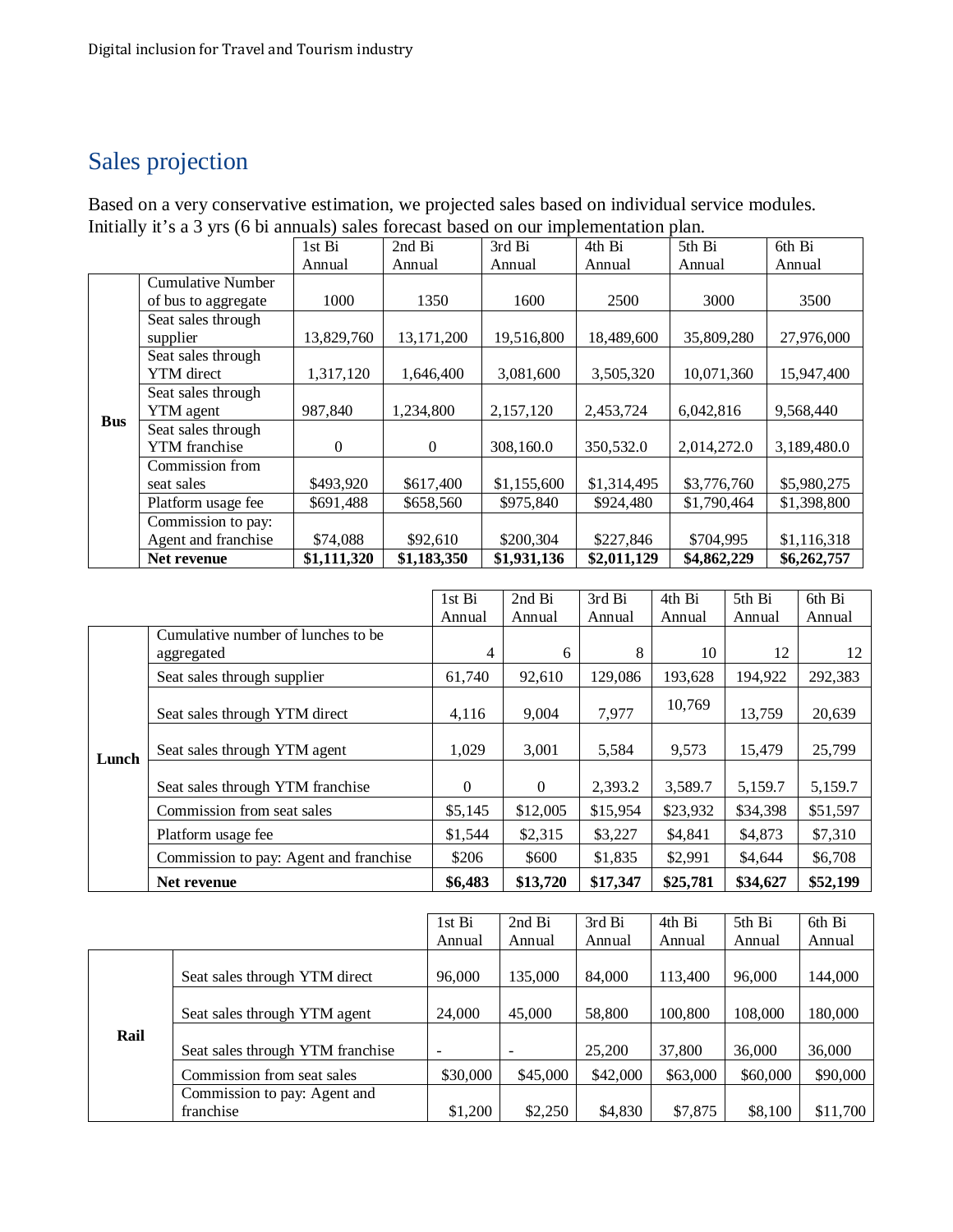|                           | Net revenue                               |                                            | \$28,800         |                  | \$42,750         |             | \$37,170                   |             | \$55,125         | \$51,900         |                  | \$78,300         |                  |
|---------------------------|-------------------------------------------|--------------------------------------------|------------------|------------------|------------------|-------------|----------------------------|-------------|------------------|------------------|------------------|------------------|------------------|
|                           |                                           |                                            | 1st Bi<br>Annual |                  | 2nd Bi<br>Annual |             | 3rd Bi<br>Annual           |             | 4th Bi           | 5th Bi           |                  | 6th Bi           |                  |
|                           | Cumulative number of Hotels to be         |                                            |                  |                  |                  |             |                            |             | Annual           | Annual           |                  | Annual           |                  |
|                           | aggregated                                |                                            | 80               |                  | 200              |             | 300                        | 417         |                  |                  | 517<br>647       |                  |                  |
|                           | Room sales through supplier               |                                            | 256,000          |                  | 384,000          |             | 571,123                    |             | 856,685          |                  | 875,365          |                  | 1,313,048        |
|                           | Room sales through YTM direct             |                                            | 179,200          |                  | 268,800          |             | 341,606                    |             | 448,358          |                  | 538,304          |                  | 745,344          |
| Hotel<br>(Domestic)       |                                           | Room sales through YTM franchise<br>$\sim$ |                  |                  |                  |             | 85,402                     |             | 192,154          |                  | 289,856          |                  | 496,896          |
|                           | Commission from Room sales                |                                            | \$268,800        |                  | \$403,200        |             | \$640,512                  |             | \$960,768        |                  | \$1,242,240      |                  | \$1,863,360      |
|                           | Admin processing fee                      |                                            | \$22,400         |                  | \$33,600         |             | \$42,701                   |             | \$56,045         |                  | \$67,288         |                  | \$93,168         |
|                           | Platform usage fee                        |                                            | \$15,974         |                  | \$23,962         |             | \$35,638                   |             | \$53,457         |                  | \$54,623         |                  | \$81,934         |
|                           | Commission to pay: Agent and<br>franchise |                                            |                  | \$0              | \$0              |             | \$38,431                   |             | \$86,469         |                  | \$130,435        |                  | \$223,603        |
|                           | Net revenue                               |                                            | \$307,174        |                  | \$460,762        |             | \$680,420                  |             | \$983,801        |                  | \$1,233,716      |                  | \$1,814,859      |
|                           |                                           |                                            | 1st Bi           |                  | 2nd Bi           |             | 3rd Bi                     |             | 4th Bi           |                  | 5th Bi           | 6th Bi           |                  |
|                           |                                           |                                            | Annual           |                  | Annual           |             | Annual                     |             | Annual           |                  | Annual           | Annual           |                  |
|                           | Seat sales through YTM direct             |                                            | 3,750            |                  | 9,000            |             | 9,000                      |             | 9,450            |                  | 10,920           | 15,210           |                  |
| <b>Domestic</b><br>flight | Seat sales through YTM franchise          |                                            |                  |                  |                  | 2,250       |                            |             | 4,050            |                  | 4,680            |                  | 8,190            |
|                           | Commission from seat sales                |                                            |                  | \$19,688         | \$47,250         |             | \$59,063                   |             | \$70,875         |                  | \$81,900         |                  | \$122,850        |
|                           | Admin processing fee                      |                                            |                  | \$3,750          | \$9,000          |             | \$9,000                    |             | \$9,450          |                  | \$10,920         |                  | \$15,210         |
|                           | Commission to pay: Agent and franchise    |                                            |                  | \$0              |                  | \$0         | \$3,544                    |             | \$6,379          |                  | \$7,371          |                  | \$12,899         |
|                           | Net revenue                               |                                            |                  | \$23,438         | \$56,250         |             | \$64,519                   | \$73,946    |                  | \$85,449         |                  |                  | \$125,161        |
| 1st Bi<br>Annual          |                                           |                                            |                  | 2nd Bi<br>Annual |                  | 3rd Bi      | 4th Bi<br>Annual<br>Annual |             |                  | 5th Bi<br>Annual |                  | 6th Bi<br>Annual |                  |
|                           | Seat sales through YTM direct<br>32,000   |                                            |                  | 48,000           |                  |             | 43,200                     |             | 46,200           |                  | 73,920           |                  | 102,960          |
|                           | Seat sales through YTM franchise          |                                            |                  |                  | 10,800           |             |                            | 19,800      |                  | 31,680           |                  | 55,440           |                  |
| Int flight                | Commission from seat sales                | \$1,120,000                                |                  |                  | \$1,680,000      | \$1,890,000 |                            | \$2,310,000 |                  | \$3,696,000      |                  |                  | \$5,544,000      |
|                           | Admin processing fee                      | \$160,000                                  |                  |                  | \$240,000        |             | \$216,000                  |             | \$231,000        |                  | \$369,600        |                  | \$514,800        |
|                           | Commission to pay: Agent and<br>franchise |                                            | $\boldsymbol{0}$ |                  | $\boldsymbol{0}$ |             | \$113,400                  |             | \$207,900        |                  | \$332,640        |                  | \$582,120        |
|                           | Net revenue                               | \$1,120,000                                |                  |                  | \$1,680,000      |             | \$1,776,600                |             | \$2,102,100      |                  | \$3,363,360      |                  | \$4,961,880      |
|                           |                                           |                                            | 1st Bi<br>Annual |                  | 2nd Bi<br>Annual |             | 3rd Bi<br>Annual           |             | 4th Bi<br>Annual |                  | 5th Bi<br>Annual |                  | 6th Bi<br>Annual |
|                           | Room sales through YTM direct             |                                            | 30,000           |                  | 50,000           |             | 52,000                     |             | 63,000           |                  | 73,500           |                  | 71,500           |
|                           | Room sales through YTM franchise          | $\overline{\phantom{a}}$                   |                  | $\blacksquare$   |                  | 13,000      | 27,000                     |             | 31,500           |                  |                  | 38,500           |                  |
| <b>Int Hotel</b>          | Commission from Room sales                |                                            |                  | 300000           |                  | 500000      | 650000                     | 900000      |                  | 1050000          |                  |                  | 1100000          |
|                           | Admin processing fee                      |                                            | 30,000           |                  | 50,000           |             | 52,000                     | 63,000      |                  |                  | 73,500           |                  | 71,500           |
|                           | Commission to pay: Agent and franchise    |                                            | $\boldsymbol{0}$ |                  | $\boldsymbol{0}$ | 39000       |                            |             | 81000            | 94500            |                  | 115500           |                  |
|                           | Net revenue<br>211.1                      |                                            |                  |                  |                  | 550,000     | 663,000                    |             | 882,000          |                  | 1,029,000        |                  | 1,056,000        |

Total and cumulative net revenue will be: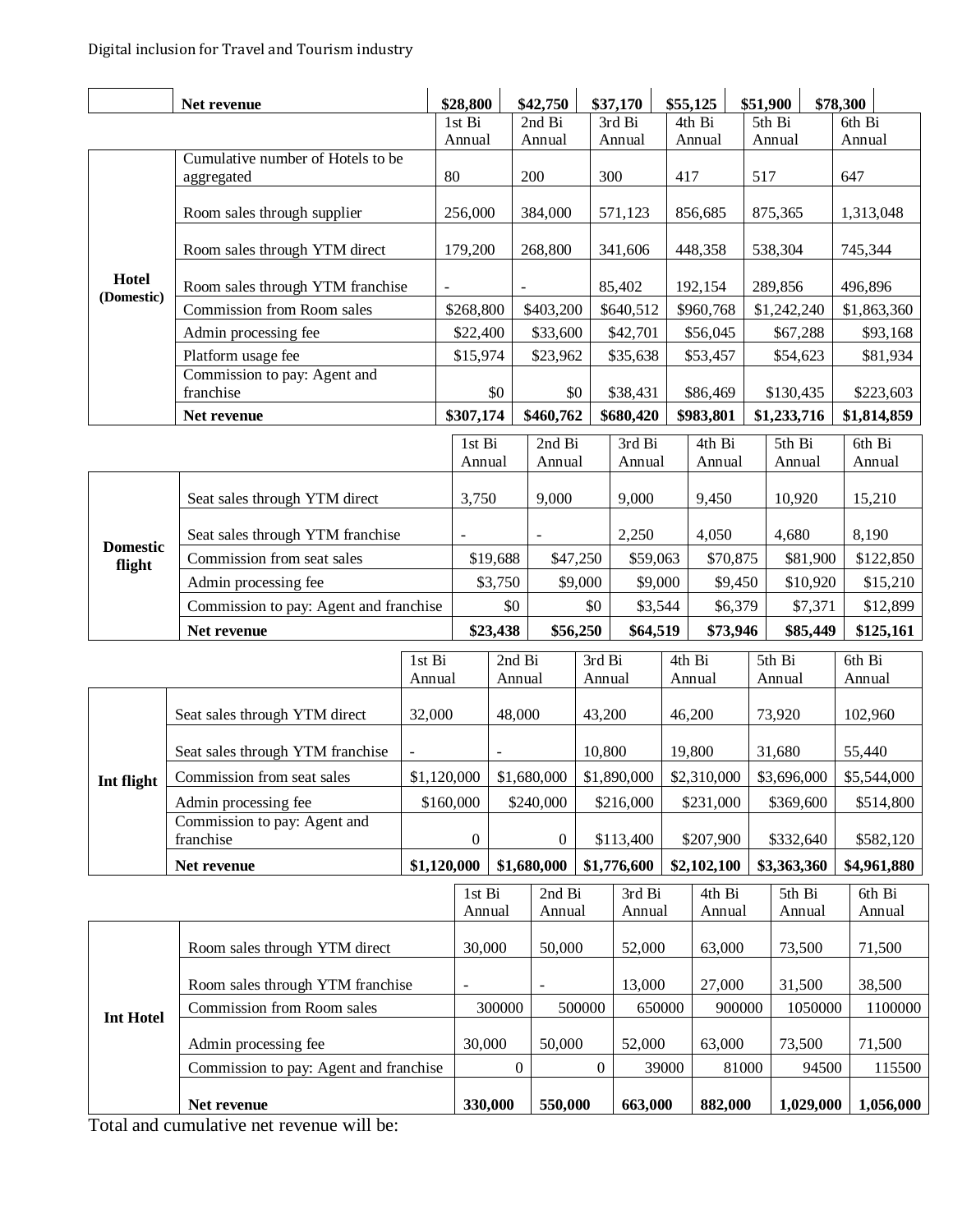|                        | 1st Bi<br>Annual | 2nd Bi<br>Annual | 3rd Bi<br>Annual | 4th Bi<br>Annual | 5th Bi<br>Annual | 6th Bi<br>Annual | 7th Bi Annual  | 8th Bi Annual  | 9th Bi Annual  |
|------------------------|------------------|------------------|------------------|------------------|------------------|------------------|----------------|----------------|----------------|
| <b>Bus</b>             | \$1,111,320      | \$1,183,350      | \$1,931,136      | \$2,011,129      | \$4,862,229      | \$6,262,757      | \$7,202,170.55 | \$7,922,387.61 | \$8,318,506.99 |
| Lunch                  | \$0              | \$6,483          | \$13,720         | \$17,347         | \$25,781         | \$34,627         | \$52,199       | \$62,638.76    | \$68,902.63    |
| Rail                   | \$0              | \$28,800         | \$42,750         | \$37,170         | \$55,125         | \$51,900         | \$78,300       | \$86,130.0     | \$90,436.50    |
| Domestic<br>hotel      | \$0              | \$0              | \$307,174        | \$460,762        | \$680,420        | \$983,801        | \$1,233,716    | \$1,814,859    | \$2,177,830.77 |
| Domestic<br>flight     | \$0              | \$0              | \$0              | \$23,438         | \$56,250         | \$64,519         | \$73,946       | \$85,449       | \$125,161      |
| International<br>Fight | \$0              | \$0              | \$0              | \$1,120,000      | \$1,680,000      | \$1,776,600      | \$2,102,100    | \$3,363,360    | \$4,961,880    |
| International<br>hotel | \$0              | \$0              | \$0              | 330,000          | 550,000          | 663,000          | 882,000        | 1,029,000      | 1,056,000      |
| Total                  | \$1,111,320      | \$1,218,633      | \$2,294,780      | \$3,999,845      | \$7,909,805      | \$9,837,204      | \$11,624,431   | \$14,363,824   | \$16,798,718   |
| Cumulative<br>total    | \$1,111,320      | \$2,329,953      | \$4,624,733      | \$8,624,578      | \$16,534,383     | \$26,371,587     | \$37,996,018   | \$52,359,843   | \$69,158,560   |





## Socio-economic and Environment impact

The overall business model will create an enormous socio-economic and environment impact.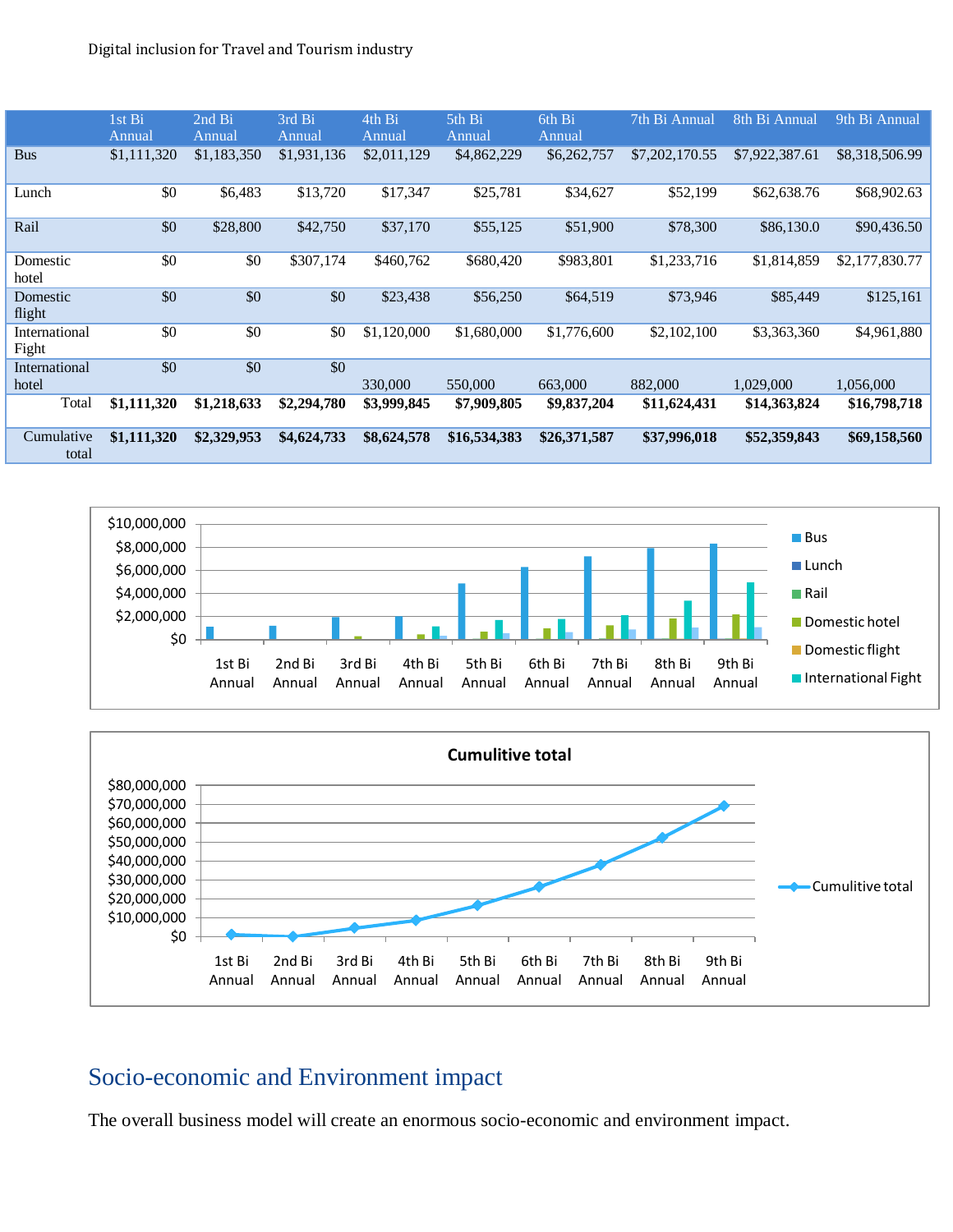- 100 million domestic people will get access to travel information in 3 years
- Develop the trend of digital payment
- Digital inclusion: Bring digital services for BoP
- Encourage Bangladeshis to explore and experience more which will create local economic activities
- Consumer empowerment
- Self employment generation: Approx 40,000 self-employment will be generated
- Better living standard: By providing access to travel information, it will save \$300M and 1.4B man-hour those can be utilized for economic and social activities which eventually will bring better living standard
- Increase penetration in tourism industry. Enhances the opportunity to export tourism
- Driving investment in travel and tourism sector
- Increase GDP contribution through promoting tourism activities
- Carbon footprint reduction: 20,000 tons of CO2 emission will be reduced in 3 yrs.
- Reduce usage of paper: 268 tons of paper will be saved in 3yrs through this initiative. This will save 6,432 trees from cutting down.

As a whole, YTM has a deeply rooted philosophy to serve its stakeholders, including partners from every operational ends to broader society. Because of its strong customer and social orientation, YTM is confident that not only partnering organization or YTM itself, but also the whole society will gain its share from the business operation.